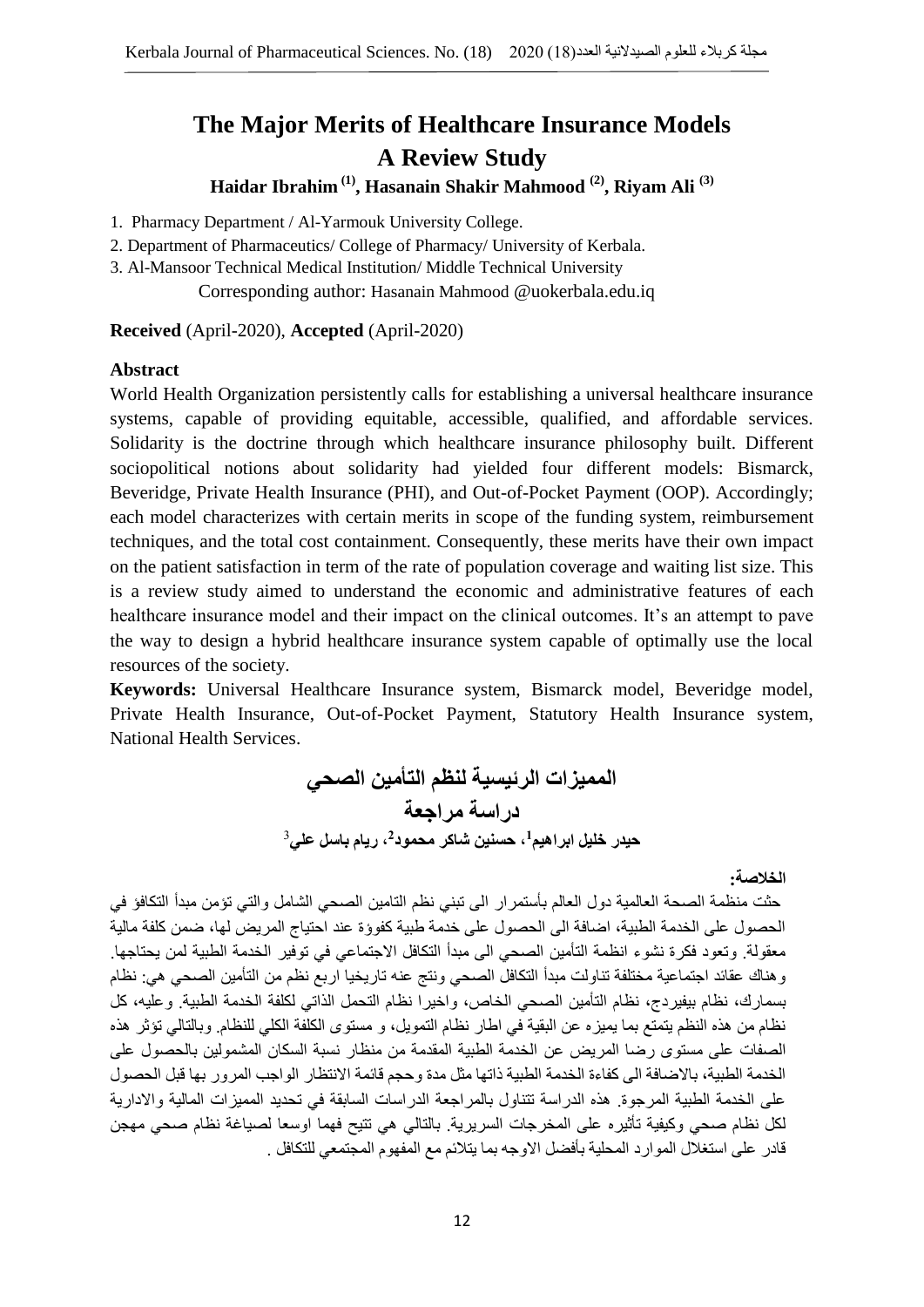# **1. Introduction**

High quality health service is one of the basic human rights that guaranteed for every individual. "Everyone has the right to a standard of living adequate for the health and wellbeing" (the universal declaration of human rights, article 25, Paris December  $10<sup>th</sup>$  1948). According to the World Health Organization (WHO); the objectives of well –functioning, universal healthcare insurance model should involve ensuring the equity in access to the health service, high quality of medical service produced, and protection of people against financial risks (1).

Throughout the last century; four distinguished healthcare insurance models had globally emerged. These are Bismarck, Beveridge, Private Health Insurance (PHI), and Out-Of Pocket Payment (OOPP) models (2).

Historically, Bismarck healthcare insurance system is the first health insurance plan nationally applied in 1883, named after Otto Von Bismarck, the first Chancellor of Germany (3). Solidarity is the moral value that shapes the Bismarck insurance system, where compulsory, proportional contributions usually deducted from the employees and employers' gross income. In spite of the political purposes of the Bismarck' plan, to counter the socialistic movements (4); however, the systems succeeded to achieve its goals in Germany through keeping the workers as healthy as possible to increase their productivity (5).

The term Statutory Health Insurance (SHI) usually refers to the healthcare systems adopted Bismarck model. Several countries adopted SHI system like France, Austria, Belgium, Japan, Mexico, in addition to Germany (6).

Beveridge Healthcare insurance model was named after William Beveridge, the British economist. In 1942, the famous Beveridge report addressed (Social Insurance and Allied Services) reported that a full-range medical treatment will be ensured for every citizen (7). That means the healthcare services became a human right rather than a right for workers. Unlike Bismarck model, Beveridge believed that the healthcare services should be universal. In addition, Beveridge suggested that the public department of health should run the process of providing the curative and preventive healthcare services (7). This is another vital difference comparing to Bismarck model which adopted autonomous administrative policy in managing both supply and demand chains. National Health Services (NHS) is the governmental apparatus that run providing the healthcare service in United Kingdom. Cyprus, Finland, Italy, Spain and Sweden are examples of countries adopted the NHS-based model (8).

United States adopted Private Health Insurance System (PHI). In 1939, during the great economic stagnation, Blue Cross, a coalition of health insurance providers, was found. Blue Cross identified the premiums based on relative risks of people (9).Many attempts to legislate a U.S. universal health insurance system failed, for example publically funded healthcare programs sponsored by Franklin D. Roosevelt in 1933, and providing universal healthcare as a part of the Fair Deal program were adopted by Harry Truman in 1949. These opposition campaigns were almost always led by the American Medical Association (AMA). The reasons behind the failure of these projects could be due to the social philosophy of interest – group liberalism in addition to the constitutional rights that allow for a variety of groups of interest to promote policies for their own private profit and to successfully defeat policies they classified as harmful to their interest (10). However, in 1965, Medicare Program was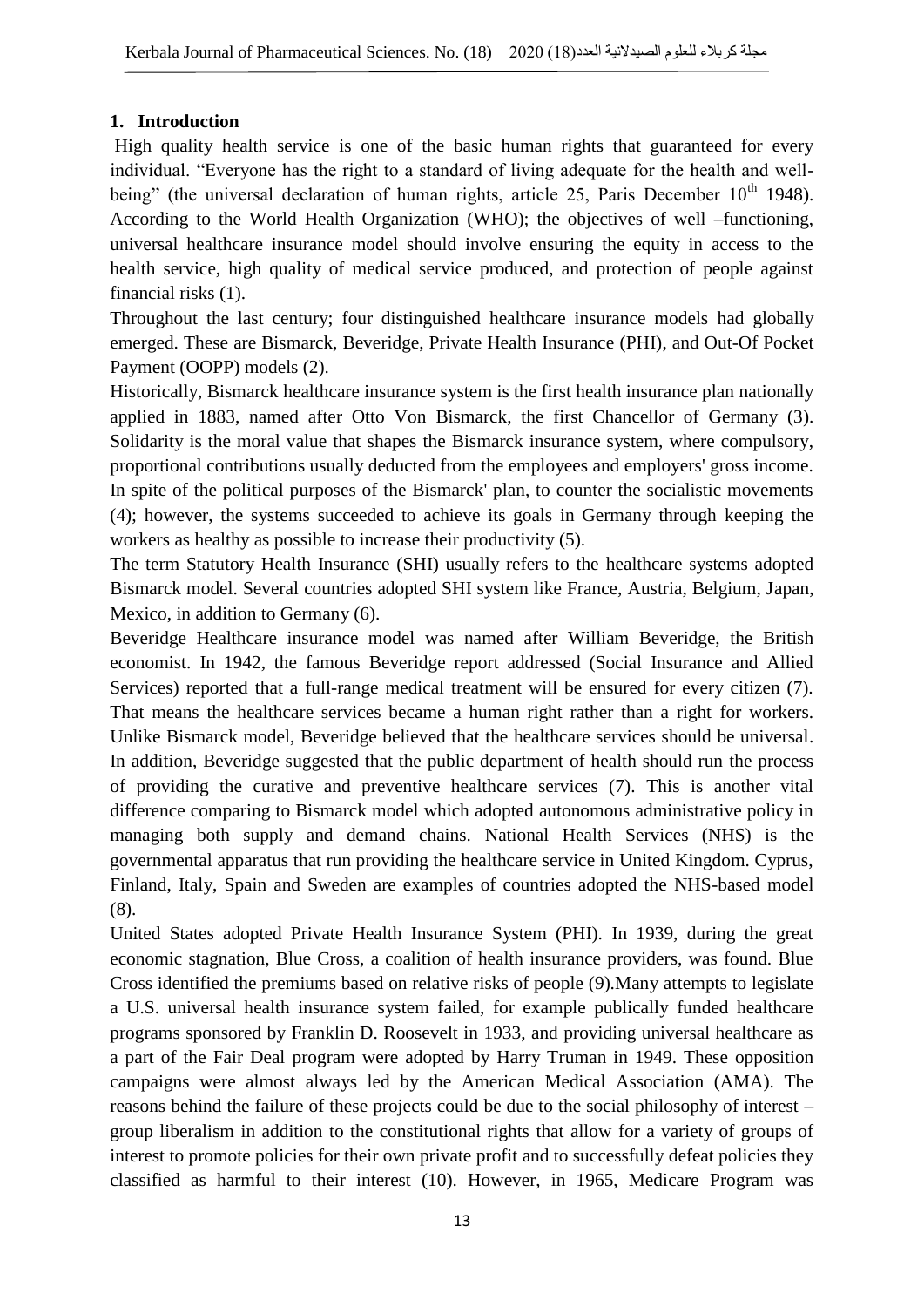legislated which is publically funded health services for indigenous people older than 65 years (11). The same federal legislation included Medicaid Program which publically covers the poorest individuals and families. In 2013, Medicaid covered 62 million citizens representing the largest health insurance programs in USA (12).

Out-Of-Pocket Payment (OOPP) is the extent of payment that the patients afford to both public and private healthcare providers as a part of the total health expenditure (9). Relying on OOPP limits the demand for healthcare and has a negative impact on the social health status, especially when the OOPP pushes the patients below the poverty line (10).

This research is a review study in which its main objective is to understand the administrative and economic perspectives of the different models of healthcare insurance system, and how do these merits influence on the healthcare system outcomes in term of the level of coverage of the population as well as the patient's satisfaction.

Understanding the financial merits of each healthcare systems was done using three parameters: the funding system used to finance a given healthcare insurance model, the reimbursement technique used to compensate the healthcare providers, and examine the total cost containment of each mode. On the other hand, evaluation of the outcomes of each insurance system was reviewed through evaluating the extent of the coverage of the population as well as examining the size and the time of the (Waiting List) in each model.

Finally, this review tried to highlight the hybridization attempts that aimed to enforce the strength points and overcome the vulnerable aspects of each of the reviewed healthcare insurance model.

The significance of the research is to highlight the strength and weakness points of each model and to illustrate how a hybrid model should be designed to align with the local medical, economic, and administrative capabilities of each society.

### **2. The Financial Merits of the Variant Healthcare Insurance Models:**

Equitable, accessible and affordable healthcare services is the ultimate objective of any healthcare system with a tending to ensure a universal coverage. Different organizational approaches were introduced during last century in order to make these goal true as well as ensuring the sustainability of the healthcare system itself, as long the expanding demand for healthcare service has become a problem. Such organizational differences may have social and economics roots that imposed different theories as a tool to make sophisticated healthcare services available. As a result; each healthcare insurance approach exhibited strength and weakness points though out the decades where it was applied. Understanding of these merits were the clue to initiate series of reforming processes leading to generating hybrid systems in attempt to keep equity, accessibility, and affordability. That may help the developing countries to understand the social, economic, and organizational requirements to optimize the success chances when borrowing one of the health insurance approaches which are successfully applied in the developed countries.

In this review, understanding the financial merits involves reviewing the following indicators:

- a. The funding system used to finance a given healthcare insurance.
- b. The reimbursement technique**.**
- c. Total Cost-Containment and affordability**.**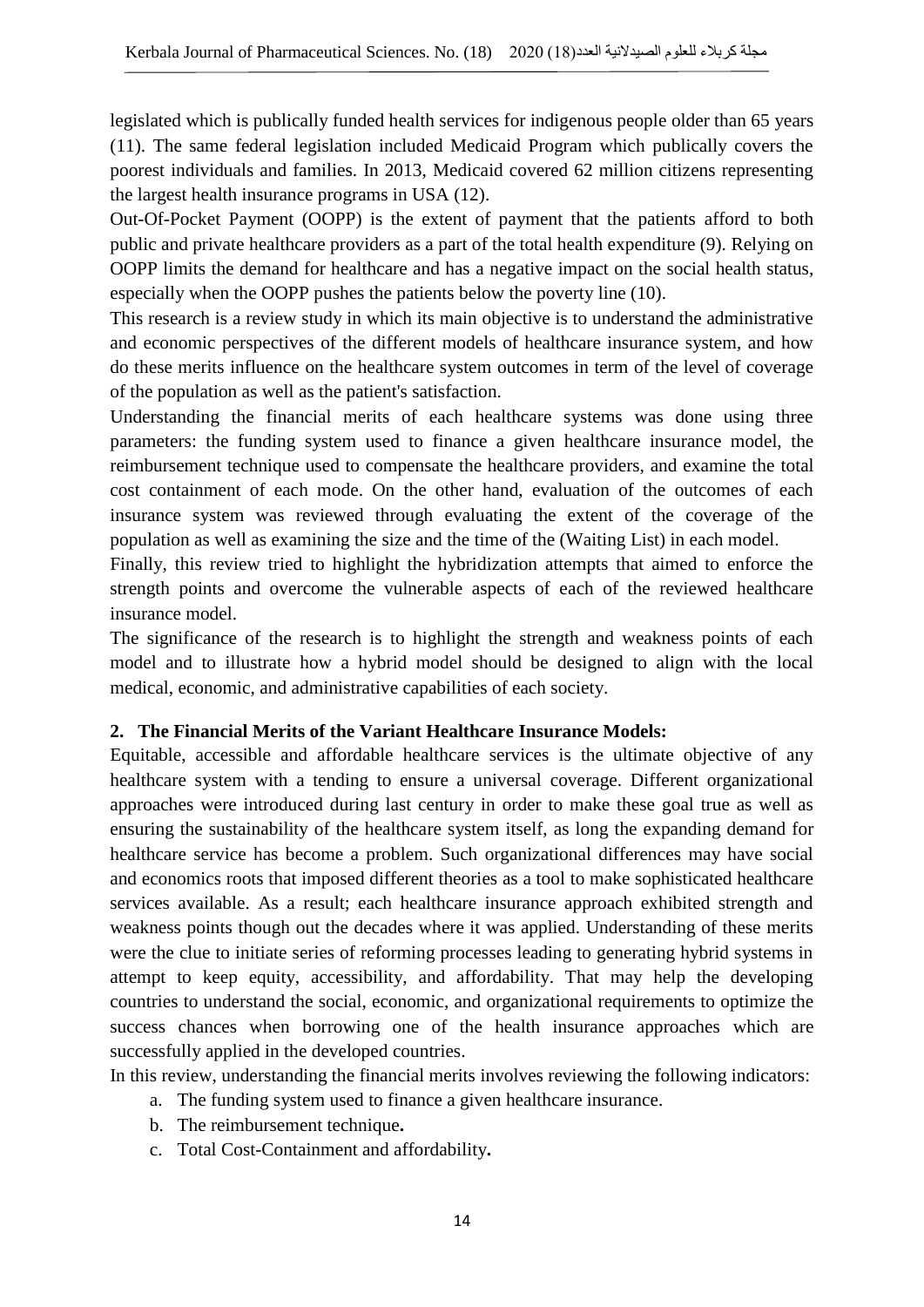**a. The Funding system:** The National Health Services (NHS) depends on tax-based financing system (15). NHS system offers a universal healthcare services which are usually free of charge for all the patients (15). A socioeconomic factor is a major factor behind adapting such approach of funding. Beverage, the godfather of the modern British healthcare system believed that the healthcare service is a human right for every citizen (7). However, free of charge healthcare services usually run by a public organizational apparatus adapting (Command and Control) system. Strategic objectives and policies, budgets, and accountability often centrally set by the government and Department of Health (16). Accordingly; the sociopolitical context has a significant influence on the effectiveness of the Beveridge healthcare system. This is because of highly centralized approach of management where the decisions related to the funding policy are filtered through the political institutions. For example, it's not possible to predict the financial tradeoff between the health sector and other sectors like defense, agriculture…etc. Even the financing process within the healthcare sector itself, the financial tradeoff among personnel, recurrent cost, and capital investment is highly centralized by the political elite (17).

On the other hand, Bismarck model, like in Statutory Health Insurance (SHI)/Germany, is a contribution-based model. It depends on the social insurance principle (18). Unlike Beveridge funding system which run by highly centralized public apparatus; these contributions are independently run by around 130 delegated sickness funds (5). In other words; (who) will pay & (how) is largely depending on the social understating of the solidarity doctrines. Certainly, that in turn is significantly affected by the political understanding of the social needs (19). Accordingly, the Beveridge financial system run centrally, while the Bismarck model has decentralized, autonomous entities run the funding process. The autonomously run sick funds make them capable of effectively dealing with three different players involved in providing the healthcare services in SHI: The public hospitals, voluntary non-profit hospital, and Private hospital (20).

Such kind of autonomy in controlling those different players ultimately accompanied with offering high quality of medical services, which recognized as a one of the major strength points of Bismarck system, however, free-for service in the ambulatory sector and the principle of cost coverage in the hospital sector continued to provide incentives to expand the expenditure (21).

However, as long as the Bismarck system depends of the contributors in the labor market. Self-employed people with no employees, unemployed people still at risk of being medically unsecured (22). The several reforming processes tend to step closer to the universal coverage. In 2009, Health insurance was made mandatory aiming increase the rate of enrolling in (SHI). These continuous reforming processes aim to provide a higher level of healthcare welfare for those who already insured, and to expand the protection for the people outside the system (23).

Medical & administrative competencies required in the peripheries is another challenge as the decentralization and autonomy is an administrative feature of SHI. The role of local decision making agents is crucial to understand the local context and set the health priorities from the point of the patients, the medical stuff, and the community (24). The high number of local sickness fund that involved in providing of the healthcare services may reflect that fact.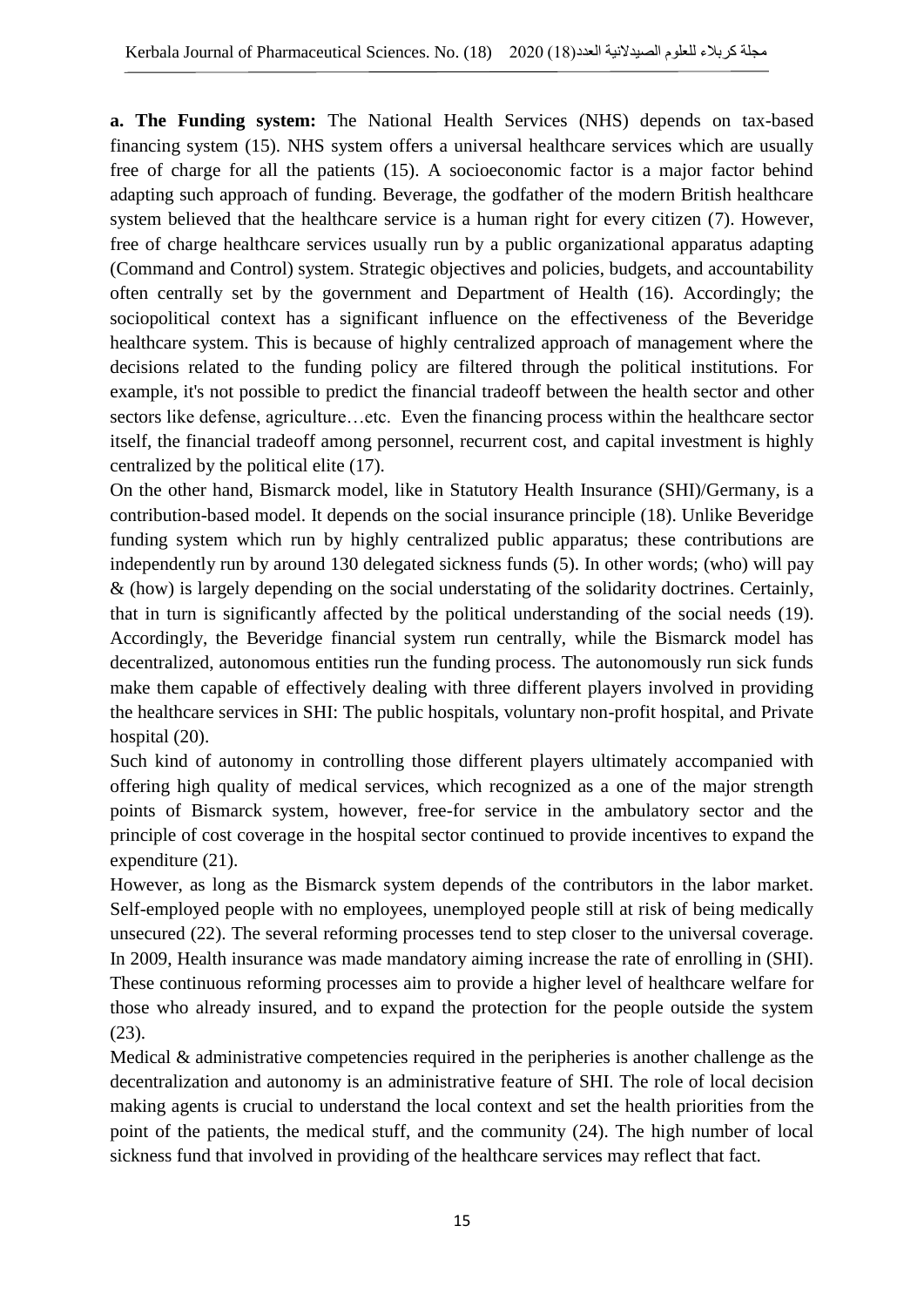**b. Reimbursement technique:** the nature of health insurance system is an essential factor that determines the demand for healthcare services (25). Changing the reimbursement system from capitation to fee-for service was associated with increase the physician-induced demand especially with the non-chronic diseases (26). SHI adapts fee-for service reimbursement technique. That may be a leading cause of increase cost containment in Bismarck's model, especially that SHI deals with different healthcare providers in the public, voluntary, and private sectors.

On the other hand, universal health insurance plans, like in Beveridge model, may encourage patient-induce demand. The more generous insurance coverage, the higher demanding for health services (27). It may also induce the supplier to overuse the technical and pharmaceutical goods (28). That reflects the importance of conducting clinical guidelines and protocols to reduce such phenomenon.

**c. Cost-Containment and affordability:** It was revealed by several studies that the cost containment is in favor of health insurance systems adopting the (NHS) comparing to those adopting (SHI) (15). Especially at the time of economic stagnation where Beveridge system perform better in the scope of health status improvement (29). Highly centralized administrative and purchasing authorities allow to making advantage of scale economies (17). In spite of that, it was indicated through certain studies that the publically funded healthcare services may encourage the (Patient-induced demand) where some patients feel thirst for more free of charge medical care (30). However, as it was clarified earlier; Supplier-Induced demand is more predominant with Bismarck-based healthcare systems.

**3. Patient's Satisfaction:** obviously; NHS, or the countries that adopt the public system ensures the optimum equity with a 100% coverage of population (31). Once more, it's a reflection of sociological thoughts produced by Beveridge who believed that the health care is a human right, not a privilege. Unlike the (SHI) system in which people in charge try to extend the rate of coverage through numerous reforming processes. Incomplete coverage is a result of Bismarck's philosophy who created a solidarity-based institution capable of producing the healthcare services to the labor forces in order to improve their productivity. However, ensuring full coverage of whole population is a long-term goal for the countries that adopt Bismarck's model. The speed of moving to the full protection may vary from one country to another based on the local capabilities (32).

The size and time of waiting list in any given healthcare system is an objective indicator of the accessibility to the medical services offered (33). It's a parameter evaluates the quality of healthcare services offered against the patient's expectations (34). While the equity parameters directed in favor of NHS systems; it had revealed that the accessibility the health service when required is in favor of SHI system (35). The institutional structure and the level of decentralization of the healthcare system should be soundly considered when addressing the accessibility and the quality of the healthcare services (35). The financial and administrative independence of the sickness funds is a potential reason behind the superiority of the SHI over NHS in term of waiting list time and size. Bismarck autonomous healthcare providing system allows for the patient to choose the healthcare provider no matter whether in the public or private sector.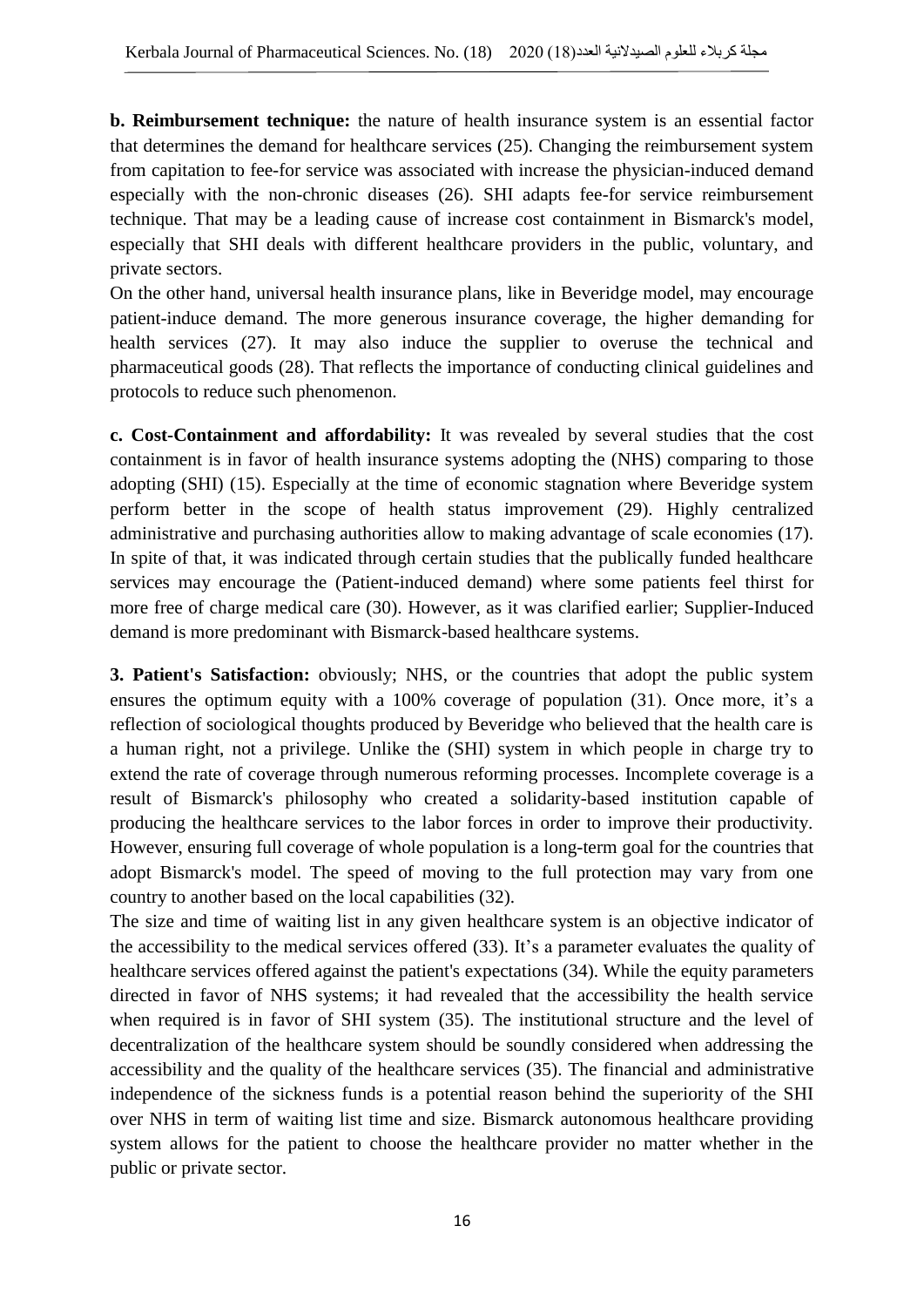The situation is different in case of NHS. The waiting time and size has been a sustain source of tension in the British healthcare system, whether on the national or the local levels. This is because the highly centralized administrative structure which makes the system incapable of acting quickly to ensure the customer needs. Enforce the dialogue between the operational level in the periphery (the clinicians, the hospital managers, and the mid-tier management) and the top-tier management in the center has changed the discussion concerns toward the "needs" and "fairness"(36).

# **4. Reforming process:**

Both NHS and SHI experienced several reforming processes to overcome the vulnerable aspects in each one. The primary objective of the German SHI was to move the system to obtain a universal healthcare services. Germany initiated around twelve significant reforming attempts between 1990-2008. Nowadays, the hybrid SHI system ensure coverage rate very close to the universal (37).

NHS, on the other hand, encouraged the dialogue between the operational level, the local managers, and the government minister to overcome the performance issues associated with the highly centralized, public-run healthcare system. "Target and Terror" regime was one of these reforming actions. Sanctions were imposed on the managers of hospitals for poor performance against the deliberated goals. A greater level of autonomy was rewarded to those who achieve these targets. Target and terror succeeded in lowering the proportion of patients waiting for planned treatment (did target) (37).

## **5. Discussion**

World Health Organization encourages the countries worldwide to create a universal healthcare insurance system capable of providing equitable, accessible, qualified, and affordable healthcare services. Sustainability of such model depends on understanding the local financial and administrative capabilities of each society, in addition to the sociopolitical notions of each country. Accordingly, four different health insurance models had emerged, these are: Statutory Health Insurance (SHI) - based model conducted by Bismarck, National Health Services (NHS)-based model produced by Beveridge, Private Health Insurance (PHI) model in US, and Out-of-Pocket Payment (OOP) in many countries especially the developing ones.

SHI-based model of Bismarck based on the solidarity notion among labor forces. Contributions deducted from the employees and employers will keep the labor force as healthy as possible as encourage their productivity. The system run autonomously by independent "Sickness Funds". That gives an administrative merit of responding well to the healthcare providers and patients needs. Bismarck's model insures the healthcare services equitably in both the private and public sector. That positively reflected on the patients' satisfaction and the acceptable waiting listing in scope of time and size.

However, Bismarck model does not involve a universal coverage. Unemployed people and employer without employees still vulnerable to the financial risk of the uninsured medical services. Also, the decentralized management misses the economies of scale regarding the supply chain, which increases the cost containment. Another factor that increases the cost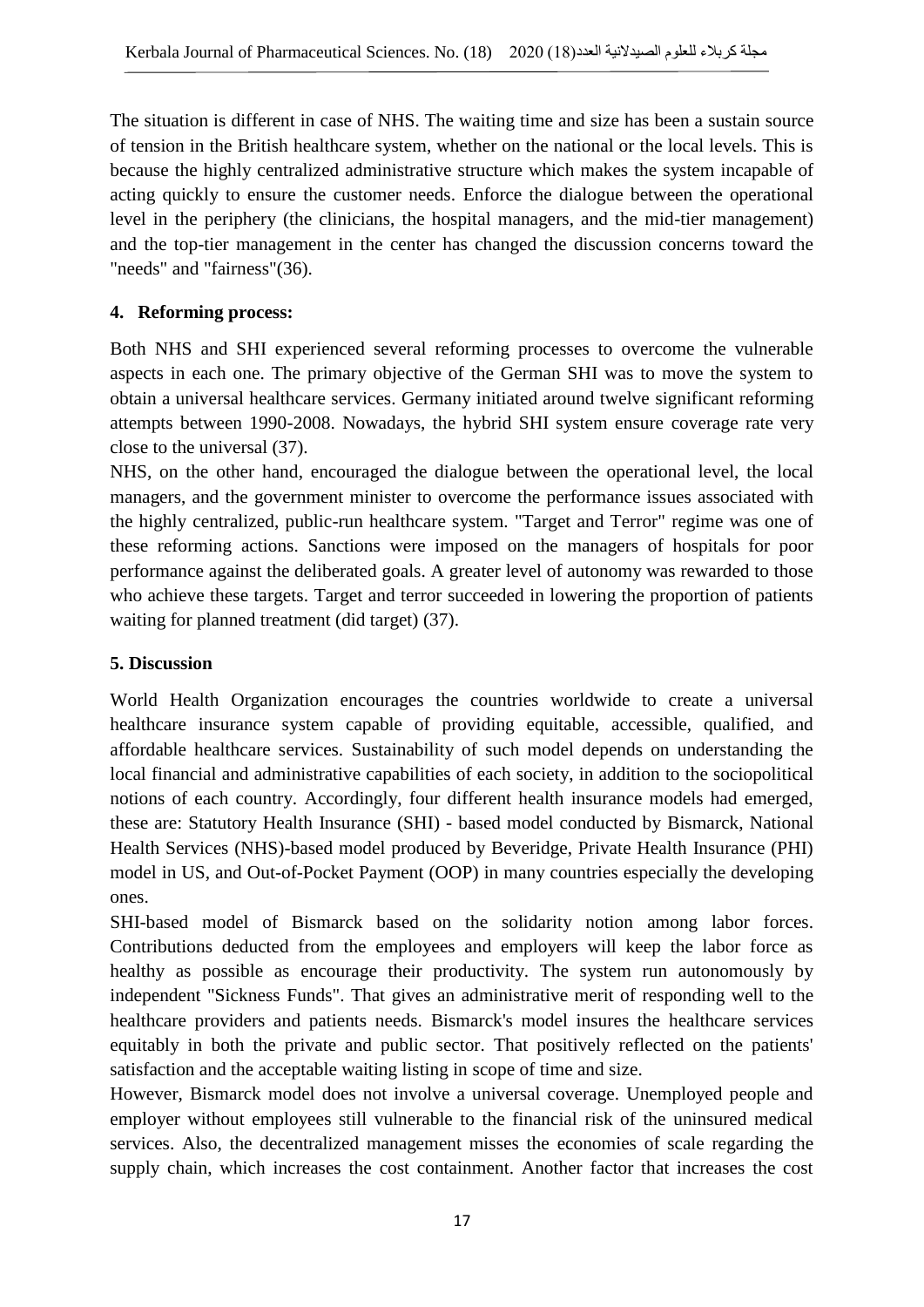containment is the reimbursement technique. Fee-for- Service may induce the Supplierdemand for the healthcare services.

National Health Services (NHS)-based model of Beveridge constructed on the sociological notion that the healthcare service is a right for every citizen. That means ensuring a hundred percent coverage of the population. Accordingly; taxes is the basic funding source of the healthcare system. Consequently; the funding system run centrally by a public apparatus. Making advantage of the Economies of scale is a characteristic merit of Beveridge model, which leads to reduce cost containment. Reimbursement technique reduces the cost containment as the NHS- system workforce are public employees. However; Patient-induced demand is a potential risk regarding free of charge health services.

On the other hand, Beveridge model may leave the healthcare system sharply influenced by the political directions as long as the funding process run centrally under the control of the government. Financing tradeoff among different national sectors, as well as resources allocation among the multiple health disciplinary are processes usually run centrally. Such Vertical administrative hierarchy makes the system lazily response to the continuously updated needs of both providers and patients. That's could be seen by the Waiting list which is a sustain source of tension in the NHS model.

Reforming and hybridization are necessary to overcome the vulnerable aspects of each model. SHI-based model did many reforming steps in order to increase the level of coverage toward the universal level, and to reduce the cost containment.

NHS, on the other hand, took remarkable steps to increase the administrative autonomy within the system. "Target and Terror" was a successful practice on this level.

Finally; the health insurance model should match with the local financial, operational, and administrative capabilities of each country. Most importantly, it should align with the sociopolitical doctrine of the solidarity in each society.

## **Table of Abbreviations:**

WHO: World Health Organization

SHI: Statutory Health Insurance

NHS: National Health Services

PHI: Private Health Insurance

OOPP: Out-of-Pocket Payment

AMA: American Medical Association

### **References**

- 1. Sethia B, and Kumar P. Essentials of Global Health.  $1<sup>st</sup>$  ed. 2018. Elsevier.
- 2. Rothgang H et al. Classifying OECD Healthcare Systems: A Deductive Approach. 2012; Paper No. 165. Bremen. SFB 597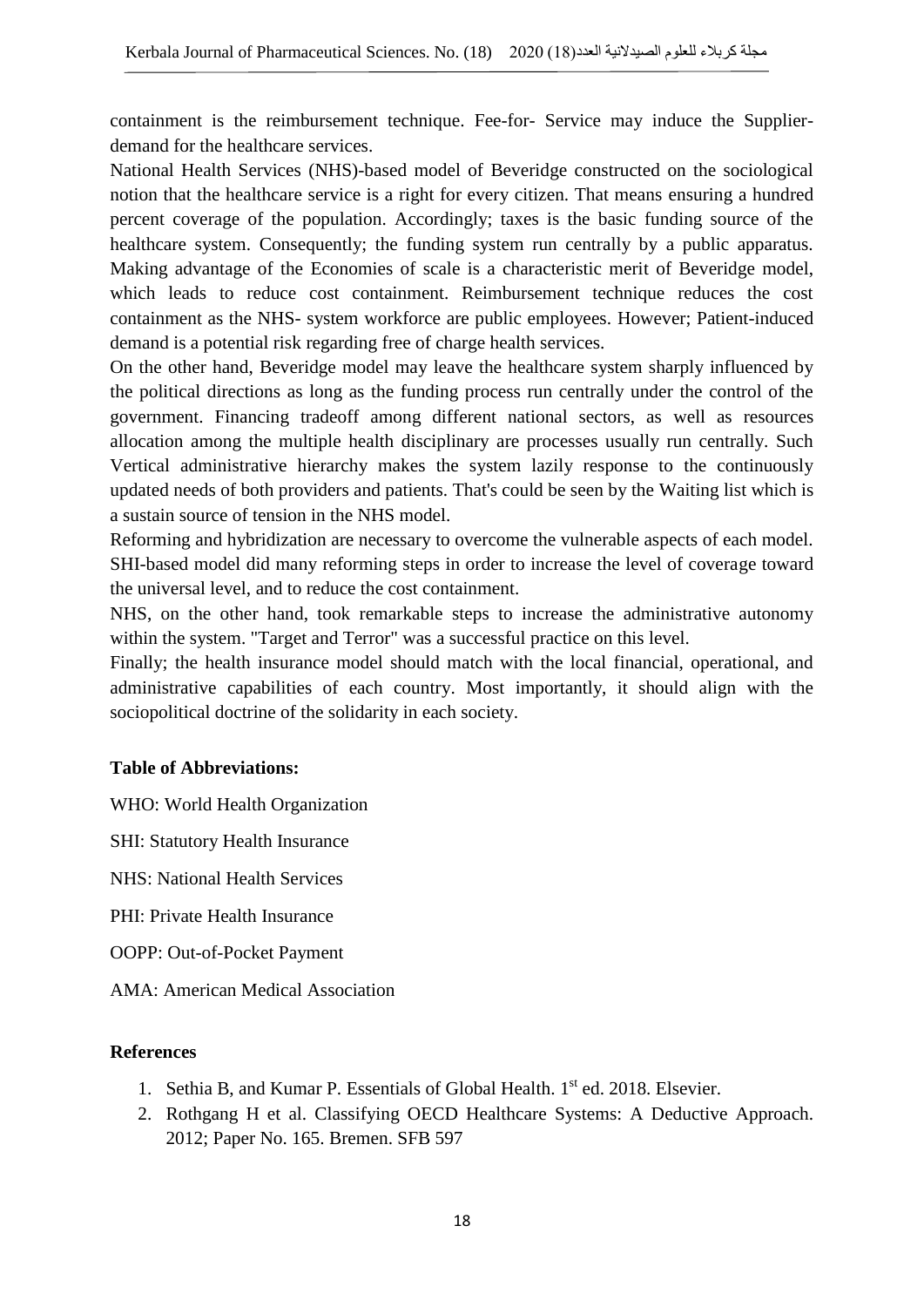- 3. Ennajar K, Nessef L. Overview of World Health Systems. International Journal of Scientific and Research Publications. 2018; 8(Issue 9):511-515.
- 4. Bismarck versus Beveridge: A Comparison of Social Insurance Systems in Europe. CESifo DICE Report 4/2008.
- 5. Kutzin J. Bismarck vs. Beveridge: Is There Increasing Convergence between Health Financing Systems.  $1<sup>st</sup>$  annual meeting of SBO network on health expenditure 21-22 November 2011; OECD, Paris.
- 6. Wagstaff A. Social Health Insurance vs. Tax—Financed Health Systems Evidence from the OCED. The World Bank, Policy Research Working Paper Series. 2009.
- 7. Beveridge W. Social Insurance and Allied Services. 1942; HMSO, London.
- 8. Gaeta M et al. An Overview of Different Health Indicators Used in the European Health Systems. Journal of Preventive Medicine and Hygiene. 2017; 58(2):E114- E120.
- 9. Ellis R, Chen T, Luscombe C. Comparisons of Health Insurance Systems in Developed Countries. Encyclopedia of Health Economics. 2014; Elsevier Press., Inc.
- 10. Patel K, Mark R. Healthcare Politics and Policy in America. Journal of Nursing Regulation. 2015; 10.1016/S2155-8256(15)30013-2.
- 11. Cohen W. Reflection on the Enactment of the Medicare and Medicaid. Health Care Financing Review. 1985; Annual Supplement:3-11.
- 12. Licata R. Census Data and the Kaiser Family Foundation. 2012. The Kaiser Commission On Medicaid and the Uninsured for Health Statistics Forum. Suitland, MD.
- 13. Validity and Comparability of Out-Of- Pocket Health Expenditure from Household Survey: A Review of the Literature and Current Survey Instruments. World Health Organization. 2011; Geneva.
- 14. Sandwell A, Theurl E. Out-of-Pocket Payments in the Austrian Healthcare System- A Distributional Analysis. International Journal for Equity in Health, 14:94:1-12.
- 15. Light D. Universal Health Care: Lessons from the British Experience. American Journal of Public Health. 2003;93(1):25-30
- 16. Peckham S. Accountability in the UK Healthcare System: An Overview. Healthcare Policy. 2014; 10 (Special Issue):154-162.
- 17. Tax-Based Financing for Health Systems: Options and Experiences. World Health Organization. Discussion Paper. 2004; Geneva.
- 18. Doring A, Paul F. The German Healthcare System. EPMA Journal. 2010; 1:535-547.
- 19. Liaropoulos L, Goranitis I. Health Care Financing and the Sustainability of Health Systems. International Journal for Equity in Health. 2015, 14(80):1-4.
- 20. Overview of the German Health-Care Industries: Evolution, Trends, and Main Players. The Ministry of Industry, Trade, and Labor of Israel. 2007. MIP.
- 21. Gerlinger T, and Schmucker R. A Long Farwell to the Bismarck System: Incremental Changes in the German Health Insurance System. German Policy Studies. 2009; 5(1):3-20.
- 22. Can People Afford to Pay for Health Care: New Evidence on Financial Protection in Europe. World Health Organization, Regional Office for Europe, 2019.